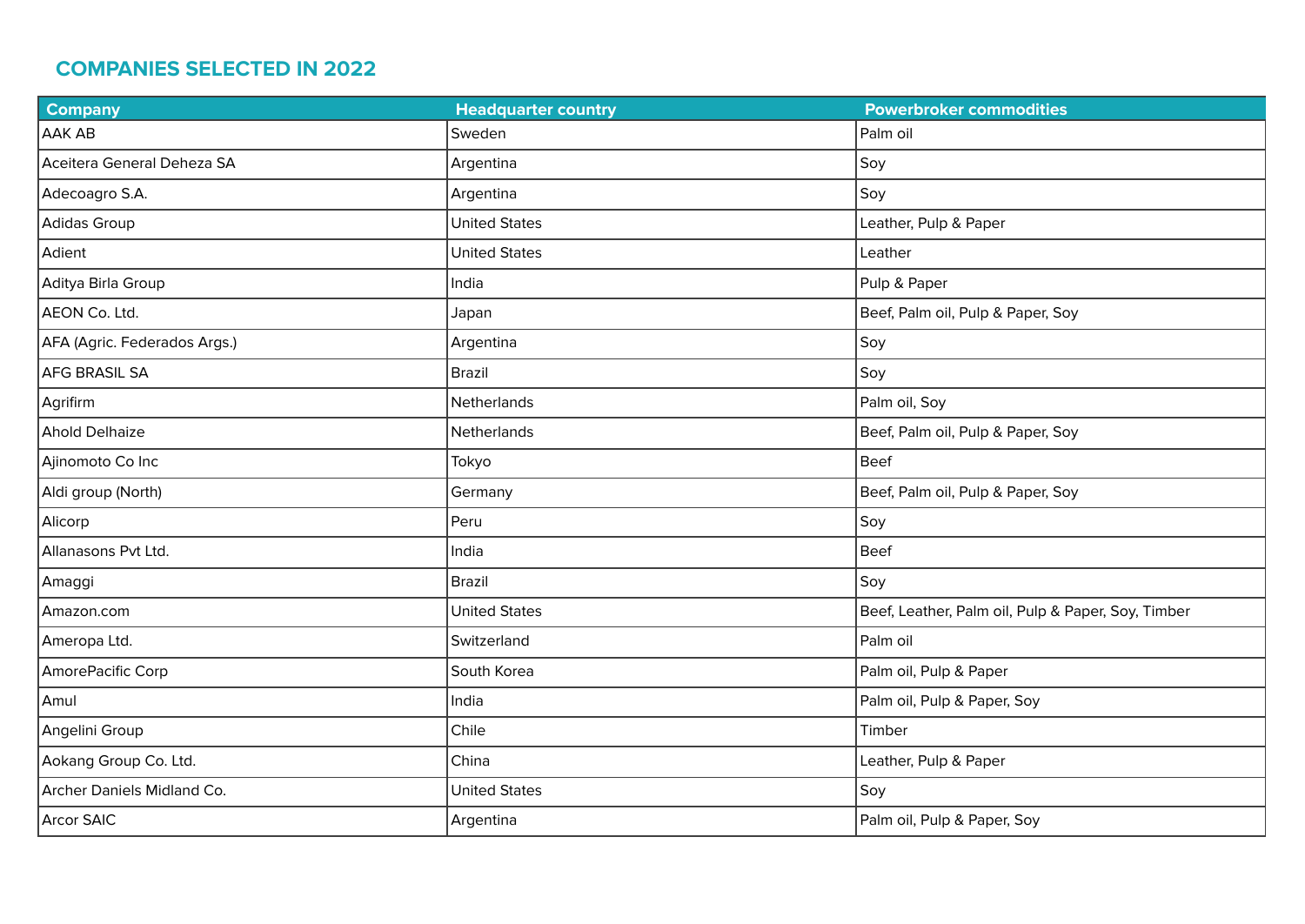| <b>Company</b>                        | <b>Headquarter country</b> | <b>Powerbroker commodities</b>    |
|---------------------------------------|----------------------------|-----------------------------------|
| Arla Foods Amba                       | Denmark                    | Palm oil, Pulp & Paper, Soy       |
| Arre Beef S.A.                        | Argentina                  | <b>Beef</b>                       |
| Ashley Furniture Industries Inc.      | <b>United States</b>       | Leather, Pulp & Paper, Timber     |
| Asics Corp.                           | Japan                      | Leather, Pulp & Paper             |
| <b>Associated British Foods Plc</b>   | United Kingdom             | Leather, Pulp & Paper, Soy        |
| Association Familiale Mulliez (AFM)   | France                     | Beef, Palm oil, Pulp & Paper, Soy |
| Barry Callebaut AG                    | Switzerland                | Palm oil                          |
| <b>BASF SE</b>                        | Germany                    | Palm oil                          |
| <b>BATA Ltd</b>                       | Italy                      | Leather, Pulp & Paper             |
| Behshahr Industrial Development Corp. | Iran                       | Palm oil, Pulp & Paper, Soy       |
| Beidahuang Group                      | China                      | Soy                               |
| Belle International Holdings Ltd.     | China                      | Leather, Pulp & Paper             |
| Bertelsmann SE & Co. KGaA             | Germany                    | Pulp & Paper                      |
| <b>Best Group</b>                     | Indonesia                  | Palm oil                          |
| <b>Bestseller A/S</b>                 | Denmark                    | Leather, Pulp & Paper             |
| <b>BF Logistics</b>                   | <b>Brazil</b>              | Leather                           |
| Bhartiya International Ltd            | India                      | Leather                           |
| <b>BioMar</b>                         | Denmark                    | Palm oil, Soy                     |
| Bio-Pappel                            | Mexico                     | Pulp & Paper                      |
| <b>Blondeau Group</b>                 | France                     | Timber                            |
| Boparan Holdings                      | United Kingdom             | Pulp & Paper, Soy                 |
| BRF Brasil Foods S.A.                 | <b>Brazil</b>              | Beef, Palm oil, Pulp & Paper, Soy |
| Bricapar S.A.                         | Paraguay                   | Timber                            |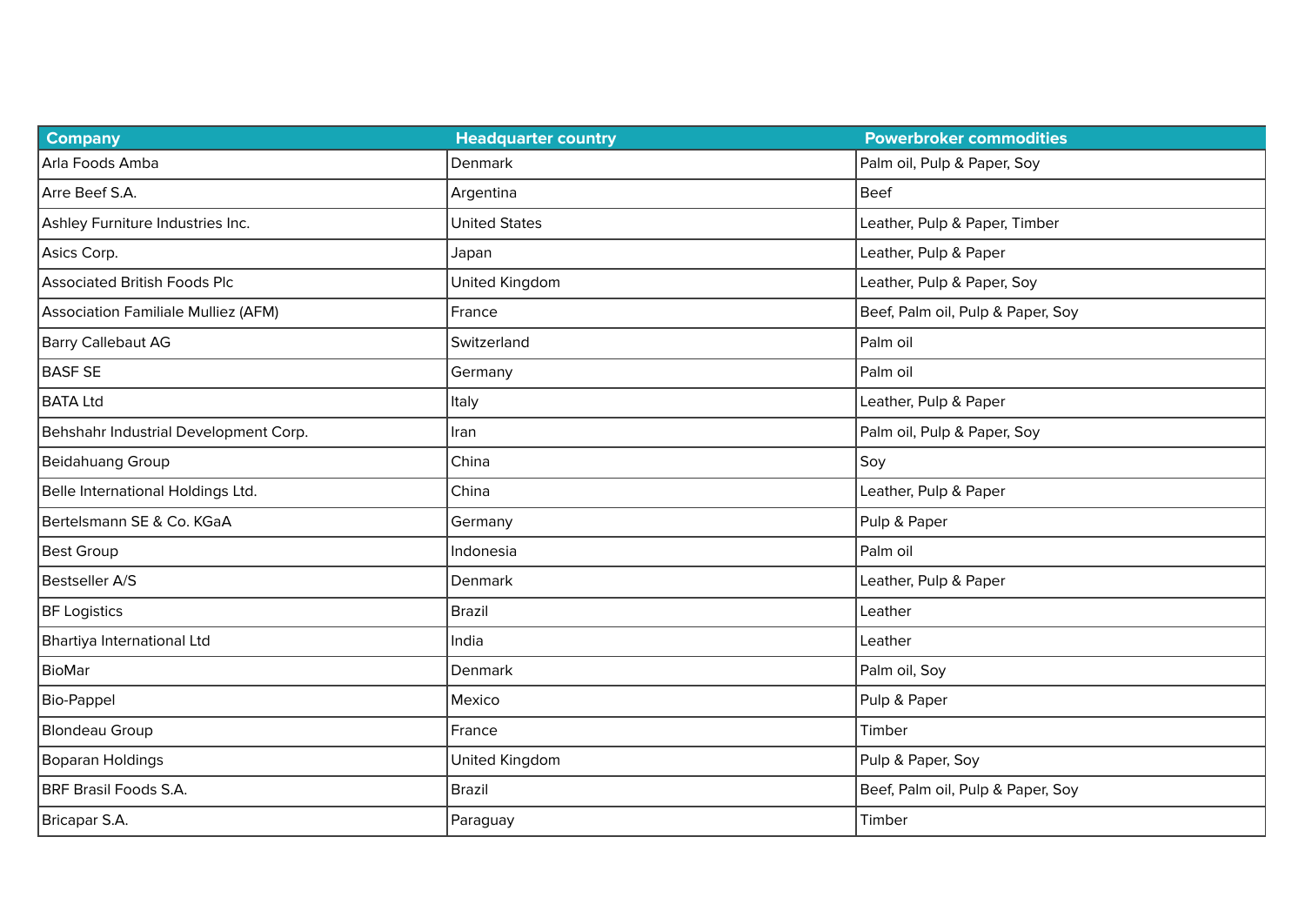| <b>Company</b>                             | <b>Headquarter country</b> | <b>Powerbroker commodities</b>            |
|--------------------------------------------|----------------------------|-------------------------------------------|
| Bright Food (Group) Co. Ltd.               | China                      | Palm oil, Pulp & Paper, Soy               |
| <b>Bunge Ltd</b>                           | Paraguay                   | Soy                                       |
| Calbee Inc.                                | Japan                      | Palm oil, Pulp & Paper, Soy               |
| Camera Agroalimentos S.A.                  | <b>Brazil</b>              | Soy                                       |
| Campbell Soup Co                           | <b>United States</b>       | Palm oil, Pulp & Paper, Soy               |
| Capri Holdings                             | <b>United States</b>       | Leather, Pulp & Paper                     |
| <b>Caramuru Alimentos</b>                  | <b>Brazil</b>              | Pulp & Paper, Soy                         |
| Cargill Inc                                | Indonesia                  | Palm oil, Soy                             |
| Carrefour Group                            | France                     | Beef, Palm oil, Pulp & Paper, Soy         |
| Casino Guichard Perrachon S.A.             | France                     | Beef, Palm oil, Pulp & Paper, Soy         |
| <b>CATTER MEAT SA</b>                      | Argentina                  | <b>Beef</b>                               |
| Cencoprod Ltda                             | Paraguay                   | Leather                                   |
| Cencosud                                   | Chile                      | Beef, Palm oil, Pulp & Paper, Soy         |
| Charoen Pokphand Group                     | Thailand                   | Palm oil, Soy                             |
| China Mengniu Dairy Co. Ltd.               | Hong Kong                  | Palm oil, Pulp & Paper, Soy               |
| China Resources Company Limited            | China                      | Beef, Palm oil, Pulp & Paper, Soy         |
| China State Construction Engineering Corp. | China                      | Timber                                    |
| C.I.V. Superunie B.A.                      | Netherlands                | Beef, Palm oil, Pulp & Paper, Soy, Timber |
| CJ Cheiljedang Corporation                 | South Korea                | Palm oil, Soy                             |
| C & J Clark International Ltd.             | United Kingdom             | Leather, Pulp & Paper                     |
| <b>CK Hutchison Holdings</b>               | Hong Kong                  | Palm oil, Pulp & Paper                    |
| Clariant                                   | Switzerland                | Palm oil                                  |
| Clorox Co, The                             | <b>United States</b>       | Palm oil, Pulp & Paper                    |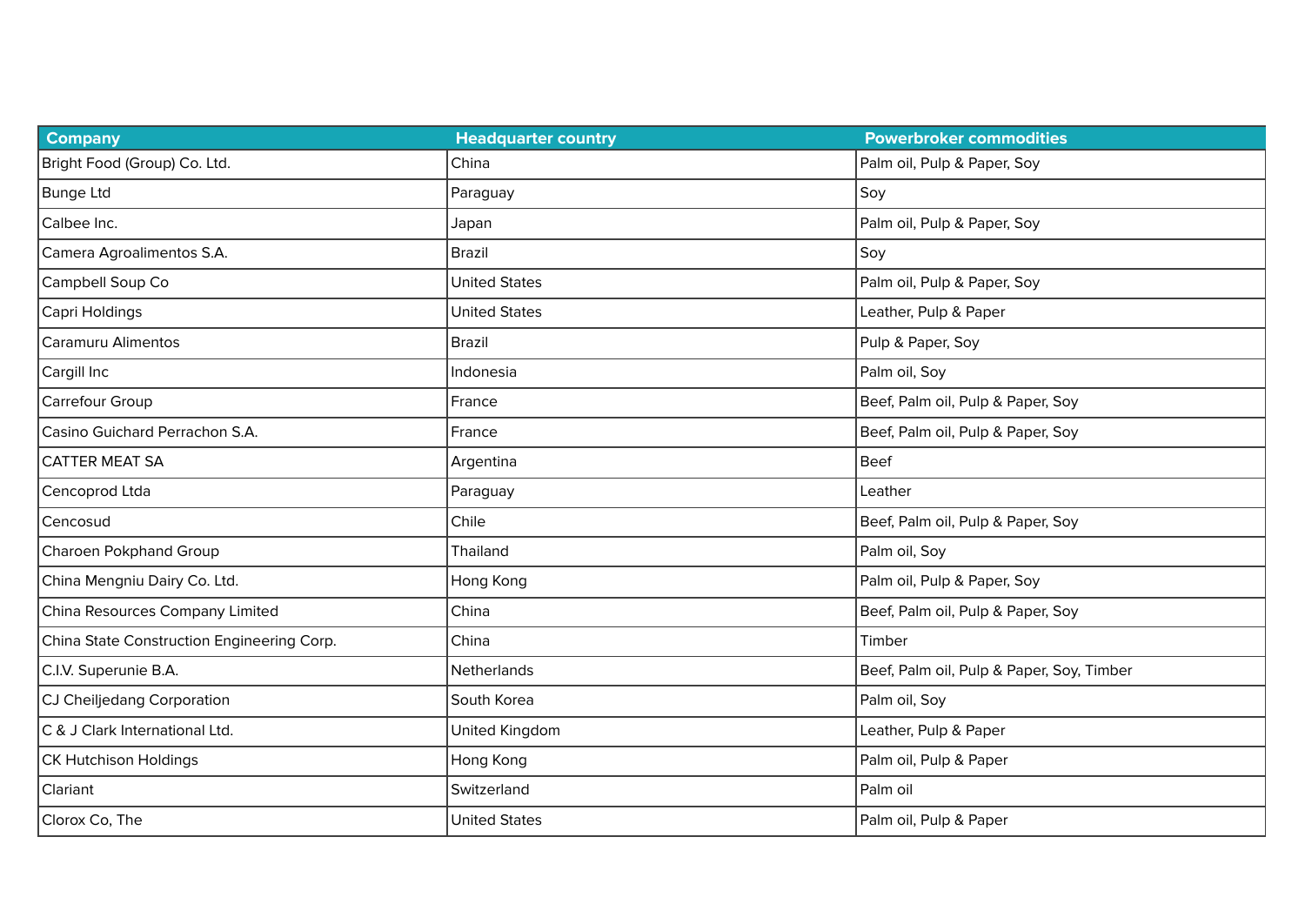| <b>Company</b>                                                     | <b>Headquarter country</b> | <b>Powerbroker commodities</b>    |
|--------------------------------------------------------------------|----------------------------|-----------------------------------|
| Coamo Agroindustrial Coop.                                         | <b>Brazil</b>              | Soy                               |
| COFCO                                                              | China                      | Palm oil, Soy                     |
| Colgate-Palmolive Co.                                              | <b>United States</b>       | Palm oil, Pulp & Paper            |
| Compañía Bernal S.A.                                               | Argentina                  | <b>Beef</b>                       |
| Compañia Industrial Aceitera Coto Cincuenta y Cuatro S.A           | Costa Rica                 | Palm oil                          |
| COMPAÑIA PARAGUAYA DE GRANOS S.A.                                  | Paraguay                   | Soy                               |
| ConAgra Brands Inc                                                 | <b>United States</b>       | Palm oil, Pulp & Paper, Soy       |
| COOP FREIGHT LOGISTICS LTD                                         | Taiwan                     | Leather                           |
| Corporación De Abastecimiento Y Servicios Agrícolas S.A.<br>(CASA) | Venezuela                  | <b>Beef</b>                       |
| Corpovex - Corporacion Venezolana De Com. Exterior                 | Venezuela                  | <b>Beef</b>                       |
| <b>Costco Wholesale Corporation</b>                                | <b>United States</b>       | Beef, Palm oil, Pulp & Paper, Soy |
| Coty Inc                                                           | <b>United States</b>       | Palm oil, Pulp & Paper            |
| Cresud S.A.                                                        | Argentina                  | Soy                               |
| <b>CUTRALE TRADING BRASIL LTDA</b>                                 | <b>Brazil</b>              | Soy                               |
| Cyrela Brazil Realty                                               | <b>Brazil</b>              | Timber                            |
| Dai Nippon Printing                                                | Japan                      | Pulp & Paper                      |
| Daio Paper Corporation                                             | Japan                      | Pulp & Paper                      |
| Daiwa House Group                                                  | Japan                      | Timber                            |
| Dalian Huafeng Furniture Co. Ltd.                                  | China                      | Pulp & Paper, Timber              |
| Danish Agro                                                        | Denmark                    | Palm oil, Soy                     |
| Danone, Groupe                                                     | France                     | Palm oil, Pulp & Paper, Soy       |
| Danzer Group                                                       | Austria                    | Timber                            |
| Darmex Agro                                                        | Indonesia                  | Palm oil                          |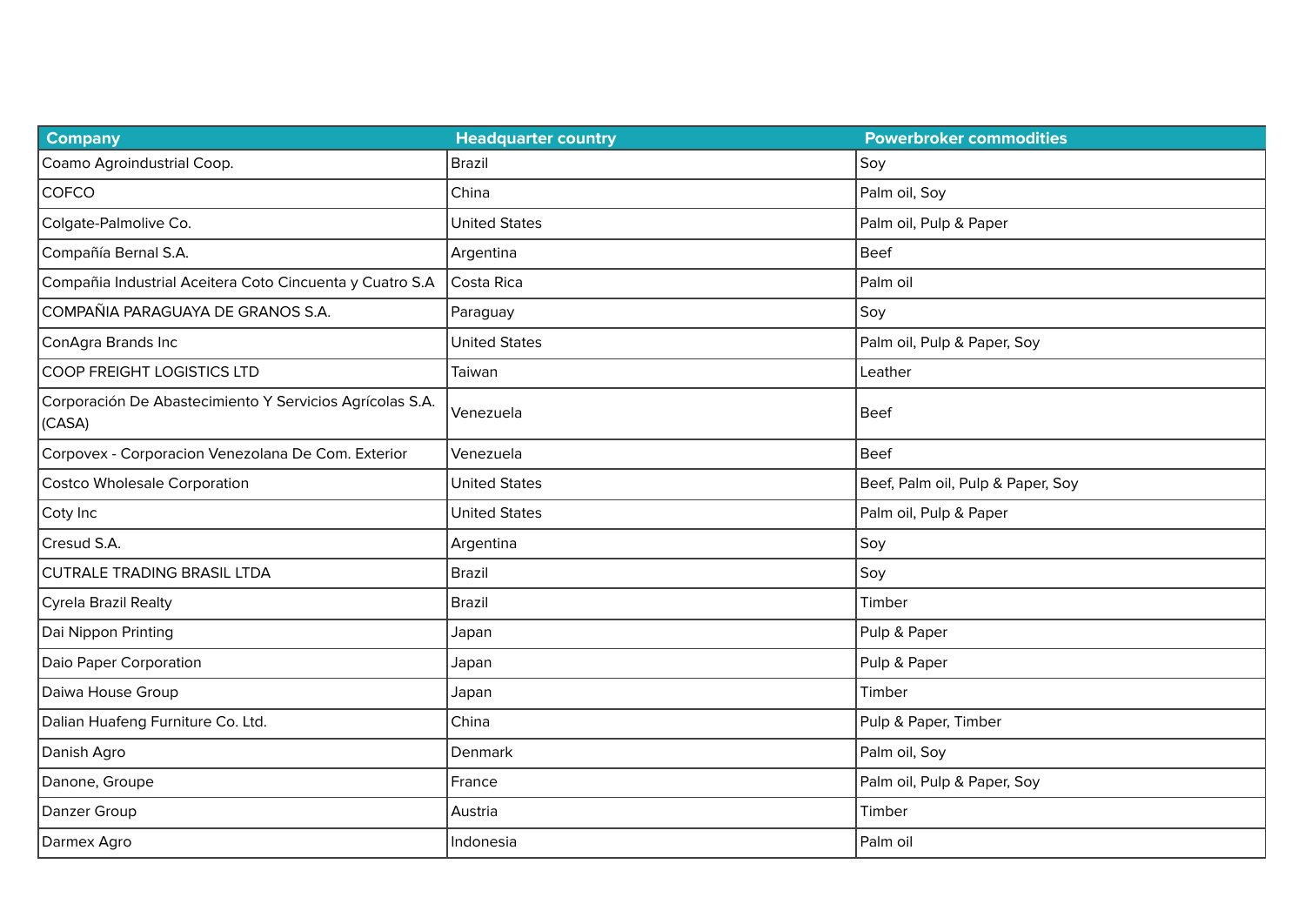| <b>Company</b>                      | <b>Headquarter country</b> | <b>Powerbroker commodities</b>    |
|-------------------------------------|----------------------------|-----------------------------------|
| De Heus                             | Netherlands                | Palm oil, Soy                     |
| Deichmann Group                     | Germany                    | Leather, Pulp & Paper             |
| Dekel Agri-Vision PLC               | Cote d'Ivoire              | Palm oil                          |
| DENDE DO TAUA S/A - DENTAUA         | <b>Brazil</b>              | Palm oil                          |
| Directa Line                        | <b>Brazil</b>              | Leather                           |
| DLG Denmark                         | Denmark                    | Palm oil, Soy                     |
| Doctor's Associates Inc.            | <b>United States</b>       | Beef, Palm oil, Pulp & Paper, Soy |
| Domino's Pizza Inc                  | <b>United States</b>       | Beef, Palm oil, Pulp & Paper, Soy |
| Donto                               | Argentina                  | Leather                           |
| East Hope Group                     | China                      | Palm oil, Soy                     |
| Ebro Foods                          | Spain                      | Palm oil, Pulp & Paper, Soy       |
| Eight Capital Inc.                  | Singapore                  | Palm oil                          |
| Emami Ltd.                          | India                      | Soy                               |
| <b>Essity</b>                       | Sweden                     | Pulp & Paper                      |
| <b>EURO AMERICA</b>                 | <b>Brazil</b>              | Leather                           |
| Evershining Ingredient              | Thailand                   | Soy                               |
| <b>FAPCEN</b>                       | <b>Brazil</b>              | Soy                               |
| <b>Fast Retaling</b>                | Japan                      | Leather, Pulp & Paper             |
| Felda Global Ventures Holdings Bhd. | Malaysia                   | Palm oil                          |
| Ferrero Group                       | Italy                      | Palm oil, Pulp & Paper, Soy       |
| Fleury Michon, Groupe               | France                     | Beef, Pulp & Paper                |
| Fonterra Cooperative Group Ltd      | New Zealand                | Soy                               |
| ForFarmers B.V.                     | Netherlands                | Palm oil, Soy                     |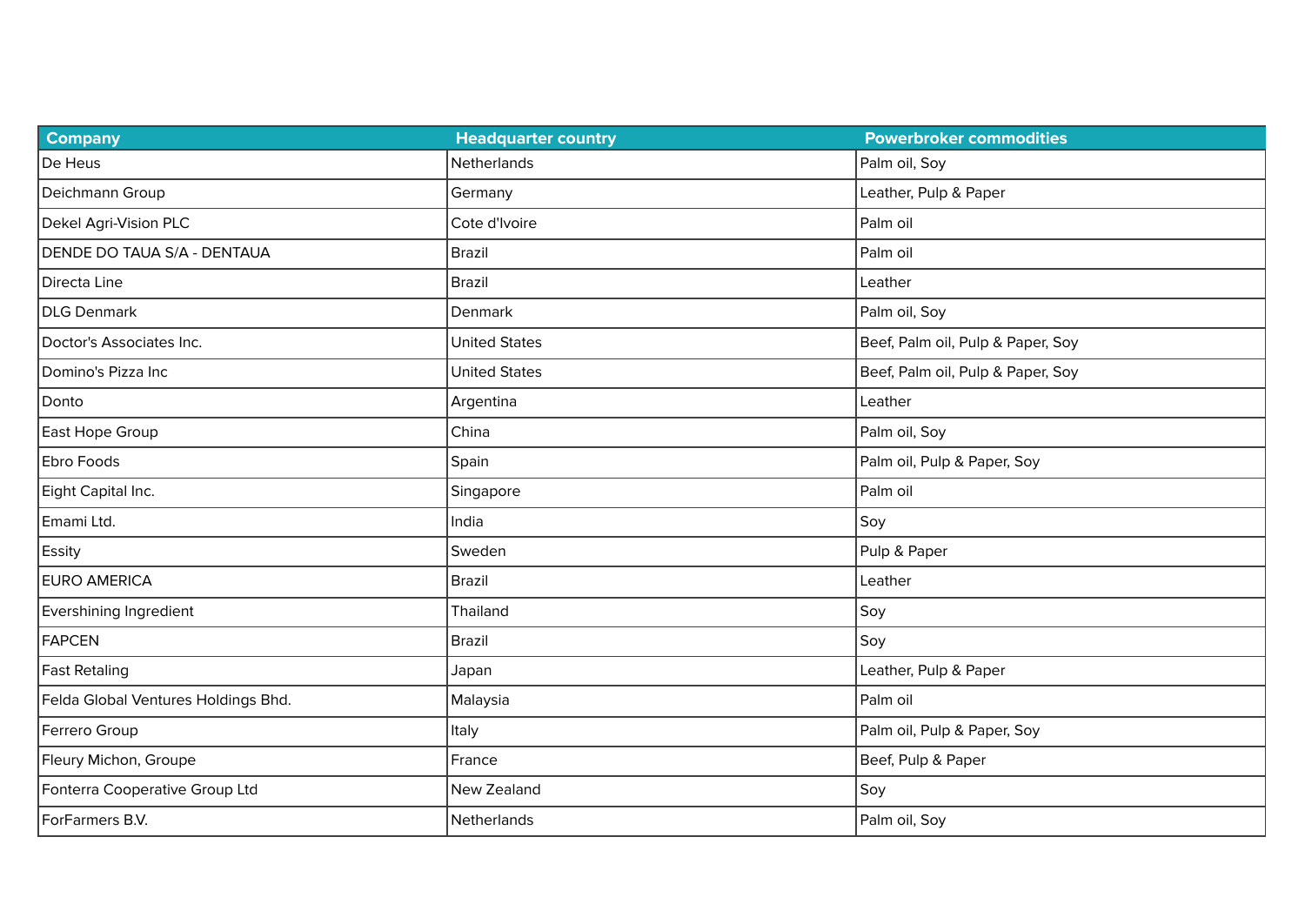| <b>Company</b>              | <b>Headquarter country</b>                                           | <b>Powerbroker commodities</b> |
|-----------------------------|----------------------------------------------------------------------|--------------------------------|
| Frialto                     | <b>Brazil</b>                                                        | <b>Beef</b>                    |
| F.R.I.A.R. S.A.             | Argentina                                                            | <b>Beef</b>                    |
| Frigorifico Concepcion S.A. | Paraguay                                                             | <b>Beef</b>                    |
| Frigorifico Gorina S.A.     | Argentina                                                            | <b>Beef</b>                    |
| Fuga Couros S/A             | <b>Brazil</b>                                                        | Leather                        |
| Gap Inc.                    | <b>United States</b>                                                 | Leather, Pulp & Paper          |
| General Mills Inc.          | <b>United States</b>                                                 | Palm oil, Pulp & Paper, Soy    |
| Genting Bhd.                | Malaysia/Indonesia                                                   | Palm oil                       |
| GlaxoSmithKline Plc         | <b>United States</b>                                                 | Palm oil, Pulp & Paper         |
| Godrej Group                | India                                                                | Palm oil                       |
| Gold Best Holdings          | <b>British Virgin Islands</b>                                        | Palm oil, Pulp & Paper         |
| Granja Tres Arroyos S.A.    | Argentina                                                            | Soy                            |
| Granol                      | <b>Brazil</b>                                                        | Soy                            |
| Groupe Avril                | France                                                               | Palm oil, Soy                  |
| Groupe Blattner Elwyn       | Democratic Republic of the Congo (Eastern, Equateur and<br>Bandundu) | Timber                         |
| <b>Groupe Lactalis</b>      | France                                                               | Palm oil, Pulp & Paper, Soy    |
| Groupe Savencia S.A.        | France                                                               | Palm oil, Pulp & Paper, Soy    |
| Grupo Bimbo SAB de CV       | Mexico                                                               | Palm oil, Pulp & Paper, Soy    |
| Grupo Bom Retiro            | <b>Brazil</b>                                                        | Leather                        |
| Grupo Jari                  | <b>Brazil</b>                                                        | Timber                         |
| Grupo Ligna                 | $\#N/A$                                                              | Pulp & Paper, Timber           |
| Grupo Nueva                 | Panama                                                               | Pulp & Paper, Timber           |
| <b>GRUPO PILAR S A</b>      | <b>Brazil</b>                                                        | Soy                            |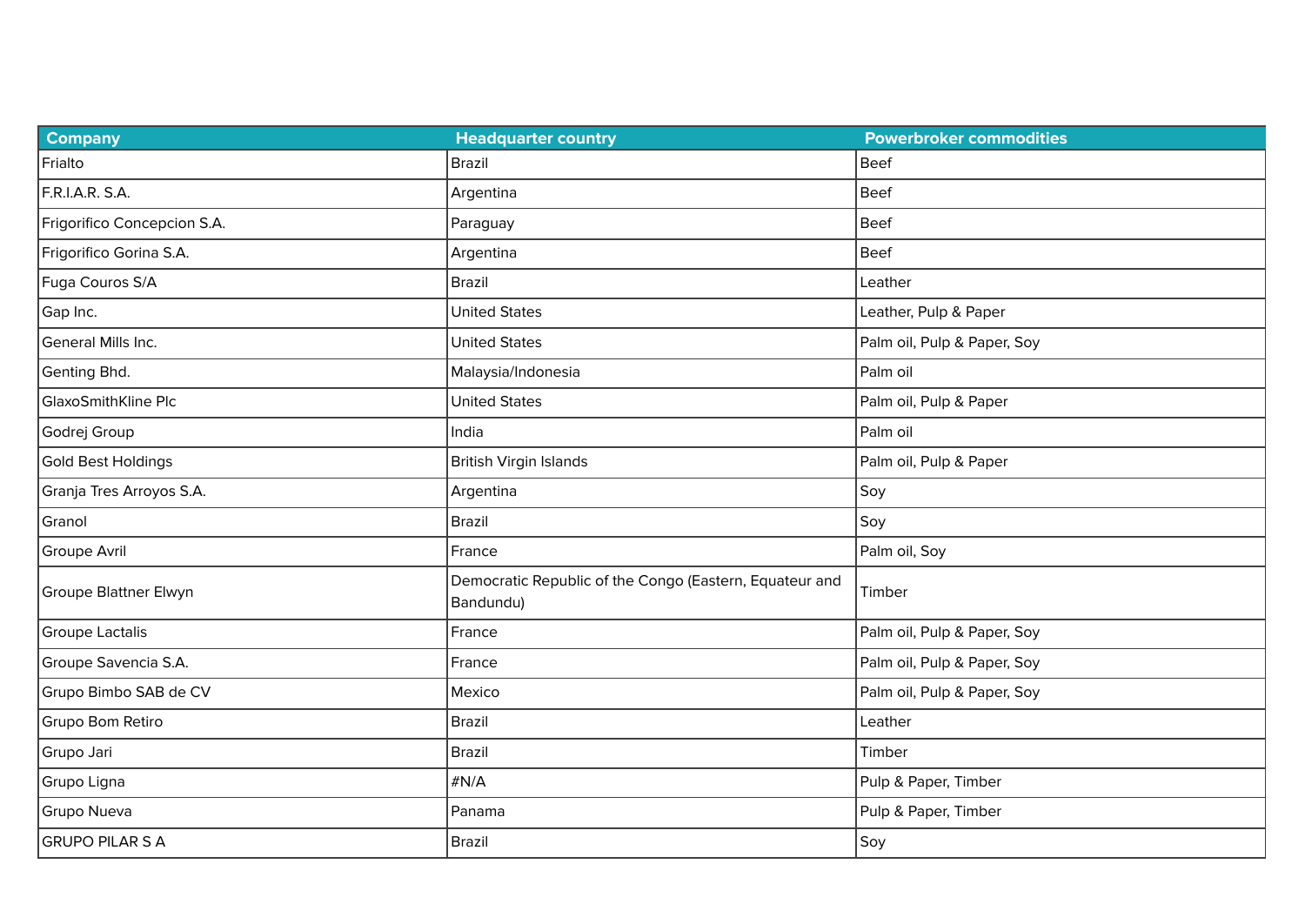| <b>Company</b>                          | <b>Headquarter country</b>  | <b>Powerbroker commodities</b>    |
|-----------------------------------------|-----------------------------|-----------------------------------|
| Grupo SLC                               | <b>Brazil</b>               | Soy                               |
| Grupo Viz                               | Mexico                      | <b>Beef</b>                       |
| Gruppo Mastrotto Spa                    | Italy                       | Leather                           |
| Gruppo Veronesi                         | Italy                       | Soy                               |
| Guangdong Wens Foodstuff Group Co., Ltd | China                       | Palm oil, Soy                     |
| Guangzhou Highest Industrial Co. Ltd.   | China                       | Timber                            |
| Guangzhou Liby Enterprise Group Co Ltd  | China                       | Palm oil, Pulp & Paper            |
| <b>Haid Group</b>                       | China                       | Palm oil, Soy                     |
| Hain Celestial Group, Inc.              | <b>United States</b>        | Palm oil, Pulp & Paper, Soy       |
| Hamlet Protein                          | <b>Denmark</b>              | Soy                               |
| Haoyue Group                            | China                       | Beef                              |
| Harita Group                            | Indonesia                   | Palm oil                          |
| <b>Hayel Saeed Anam Group</b>           | <b>UAE</b>                  | Palm oil                          |
| Hengan International                    | Hong Kong                   | Pulp & Paper                      |
| Henkel AG & Co KGaA                     | Germany                     | Palm oil, Pulp & Paper            |
| Hershey Co.                             | <b>United States</b>        | Palm oil, Pulp & Paper, Soy       |
| H & M Hennes & Mauritz AB               | Sweden                      | Leather, Pulp & Paper             |
| HOFER KG dba ALDI SOUTH Group           | Germany                     | Beef, Palm oil, Pulp & Paper, Soy |
| Hormel Foods Corp.                      | <b>United States</b>        | Beef, Palm oil, Pulp & Paper, Soy |
| H. Schmidt Holding GmbH                 | Austria                     | Leather                           |
| Htoo Group                              | Myanmar                     | Palm oil                          |
| IFF                                     | <b>United States</b>        | Palm oil, Soy                     |
| <b>IFFCO</b>                            | <b>United Arab Emirates</b> | Palm oil                          |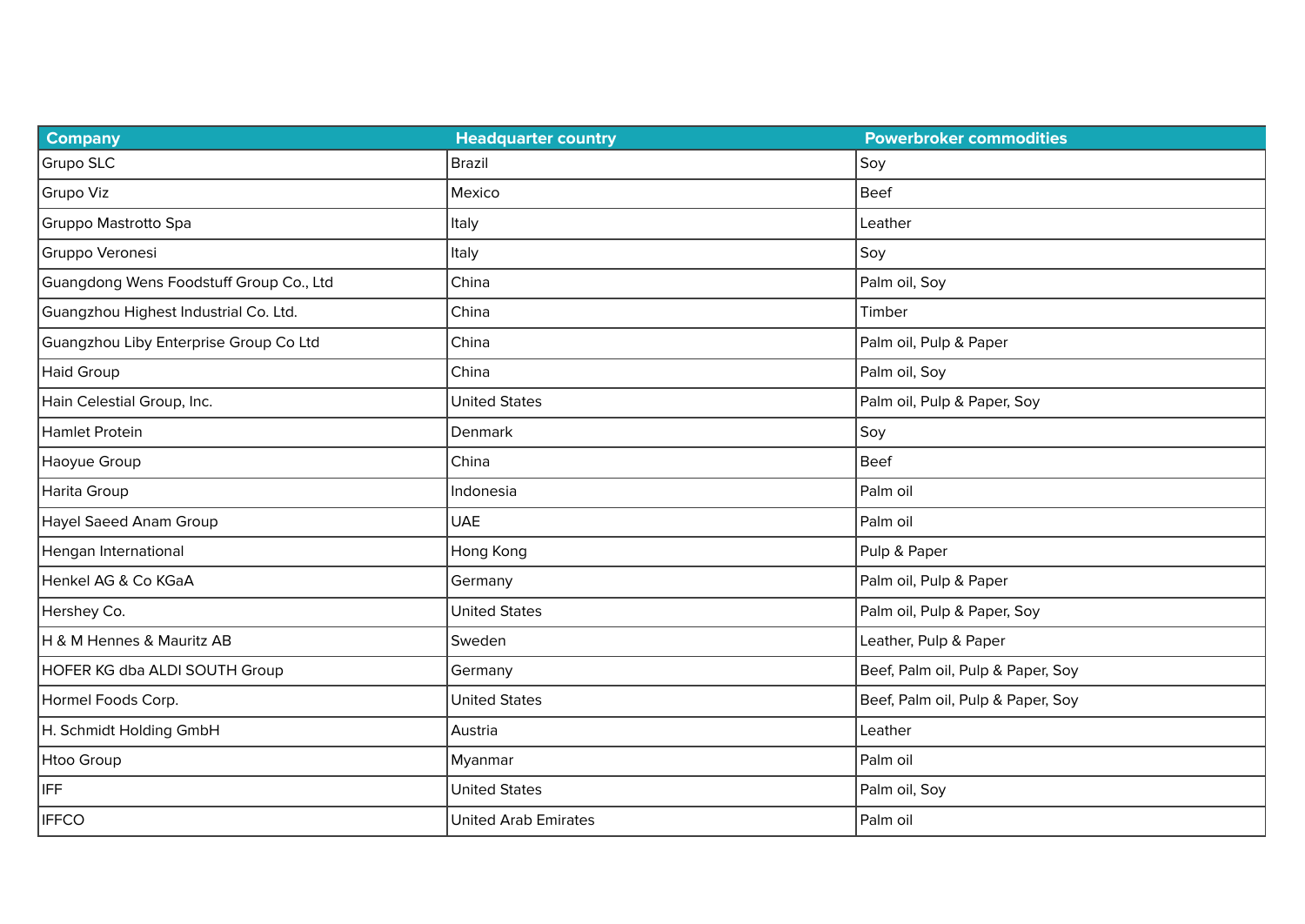| <b>Company</b>                                | <b>Headquarter country</b> | <b>Powerbroker commodities</b>       |
|-----------------------------------------------|----------------------------|--------------------------------------|
| <b>IKEA</b>                                   | Sweden                     | Leather, Pulp & Paper, Timber        |
| Imcopa Food Ingredients                       | <b>Brazil</b>              | Soy                                  |
| Inditex S.A.                                  | Spain                      | Leather, Pulp & Paper                |
| Industrias Frigorificos Recreo SAIC           | Argentina                  | Beef                                 |
| Inner Mongolia Yili Industrial Group Co. Ltd. | China                      | Palm oil, Pulp & Paper, Soy          |
| Inspire Brands                                | <b>United States</b>       | Palm oil, Pulp & Paper, Soy          |
| International Paper                           | Global                     | Pulp & Paper                         |
| Intersnack Group GmbH & Co KG                 | Germany                    | Beef, Palm oil, Pulp & Paper, Soy    |
| IOI Corporation Bhd.                          | Malaysia                   | Palm oil                             |
| Irmãos Gonçalves Comercio e Industria Ltda    | Brazil                     | Beef                                 |
| JA Group                                      | Japan                      | Palm oil, Soy                        |
| Japfa Ltd                                     | Indonesia                  | Palm oil, Soy                        |
| <b>JBJ INVESTIMENTOS</b>                      | <b>Brazil</b>              | <b>Beef</b>                          |
| <b>JBS</b>                                    | <b>Brazil</b>              | Beef, Leather, Soy                   |
| <b>JM Smucker</b>                             | <b>United States</b>       | Palm oil, Pulp & Paper, Soy          |
| Johnson & Johnson                             | <b>United States</b>       | Palm oil, Pulp & Paper               |
| J Sainsbury's PLC                             | United Kingdom             | Beef, Palm oil, Pulp & Paper, Timber |
| Kai Bo Foods Supermarket                      | Hong Kong                  | Beef                                 |
| Kao Corp.                                     | Japan                      | Palm oil, Pulp & Paper               |
| Kellogg Co.                                   | <b>United States</b>       | Beef, Palm oil, Pulp & Paper, Soy    |
| Kencana Agri Ltd                              | Singapore                  | Palm oil                             |
| Kering S.A.                                   | France                     | Leather, Pulp & Paper                |
| Kewpie Corp.                                  | Japan                      | Palm oil, Soy                        |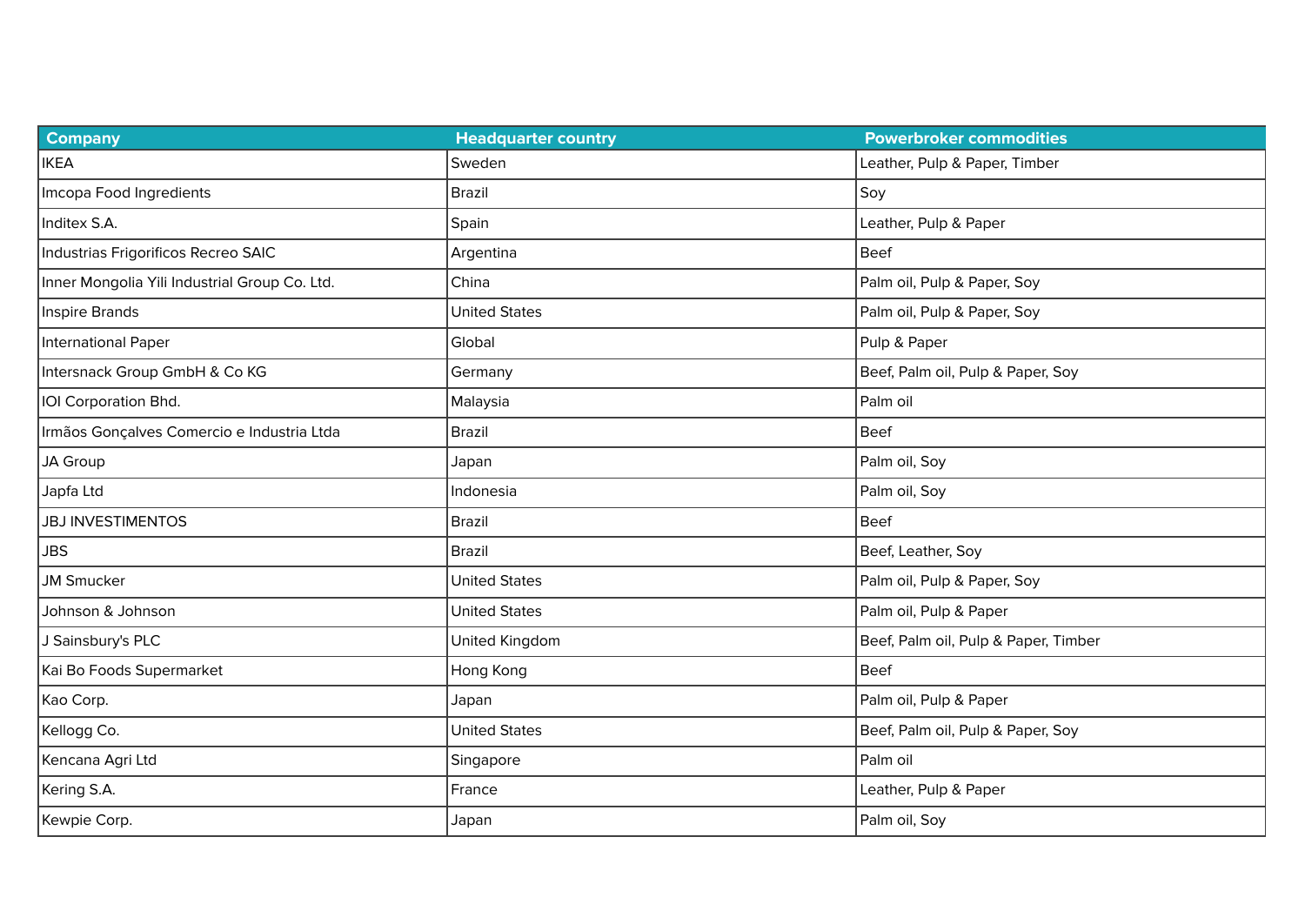| <b>Company</b>                        | <b>Headquarter country</b> | <b>Powerbroker commodities</b>    |
|---------------------------------------|----------------------------|-----------------------------------|
| Kikkoman Corp.                        | Japan                      | Beef, Pulp & Paper, Soy           |
| Kimberly-Clark Group                  | <b>United States</b>       | Pulp & Paper                      |
| Kingfisher                            | United Kingdom             | Leather, Pulp & Paper, Timber     |
| Koninklijke DSM N.V.                  | Netherlands                | Palm oil, Soy                     |
| Koninklijke FrieslandCampina N.V.     | Netherlands                | Palm oil, Pulp & Paper, Soy       |
| Korindo Group PT                      | South East Asia            | Pulp & Paper                      |
| Kraft Heinz Co.                       | <b>United States</b>       | Beef, Palm oil, Pulp & Paper, Soy |
| Kuala Lumpur Kepong Bhd.              | Malaysia/Indonesia         | Palm oil                          |
| Land O'Lakes Inc.                     | <b>United States</b>       | Palm oil, Pulp & Paper, Soy       |
| Lear Corp.                            | <b>United States</b>       | Leather                           |
| Le Gouessant                          | France                     | Soy                               |
| Lindt & Sprungli AG                   | Switzerland                | Palm oil, Pulp & Paper, Soy       |
| Li Ning Company Ltd.                  | China                      | Leather, Pulp & Paper             |
| L'Oréal Groupe                        | France                     | Palm oil, Pulp & Paper            |
| Lotte Co. Ltd.                        | Japan                      | Beef, Palm oil, Pulp & Paper, Soy |
| Louis Dreyfus Company                 | Netherlands                | Palm oil, Soy                     |
| Lowe's Companies, Inc.                | <b>United States</b>       | Leather, Pulp & Paper, Timber     |
| LVMH Moet Hennessy Louis Vuitton S.A. | France                     | Leather, Palm oil, Pulp & Paper   |
| Makin Group                           | Indonesia                  | Palm oil                          |
| Marfrig Global Foods                  | <b>Brazil</b>              | <b>Beef</b>                       |
| Mars Inc                              | <b>United States</b>       | Beef, Palm oil, Pulp & Paper, Soy |
| Marubeni Corp.                        | Japan                      | Soy                               |
| MAR.VI SPED SRL                       | Italy                      | Leather                           |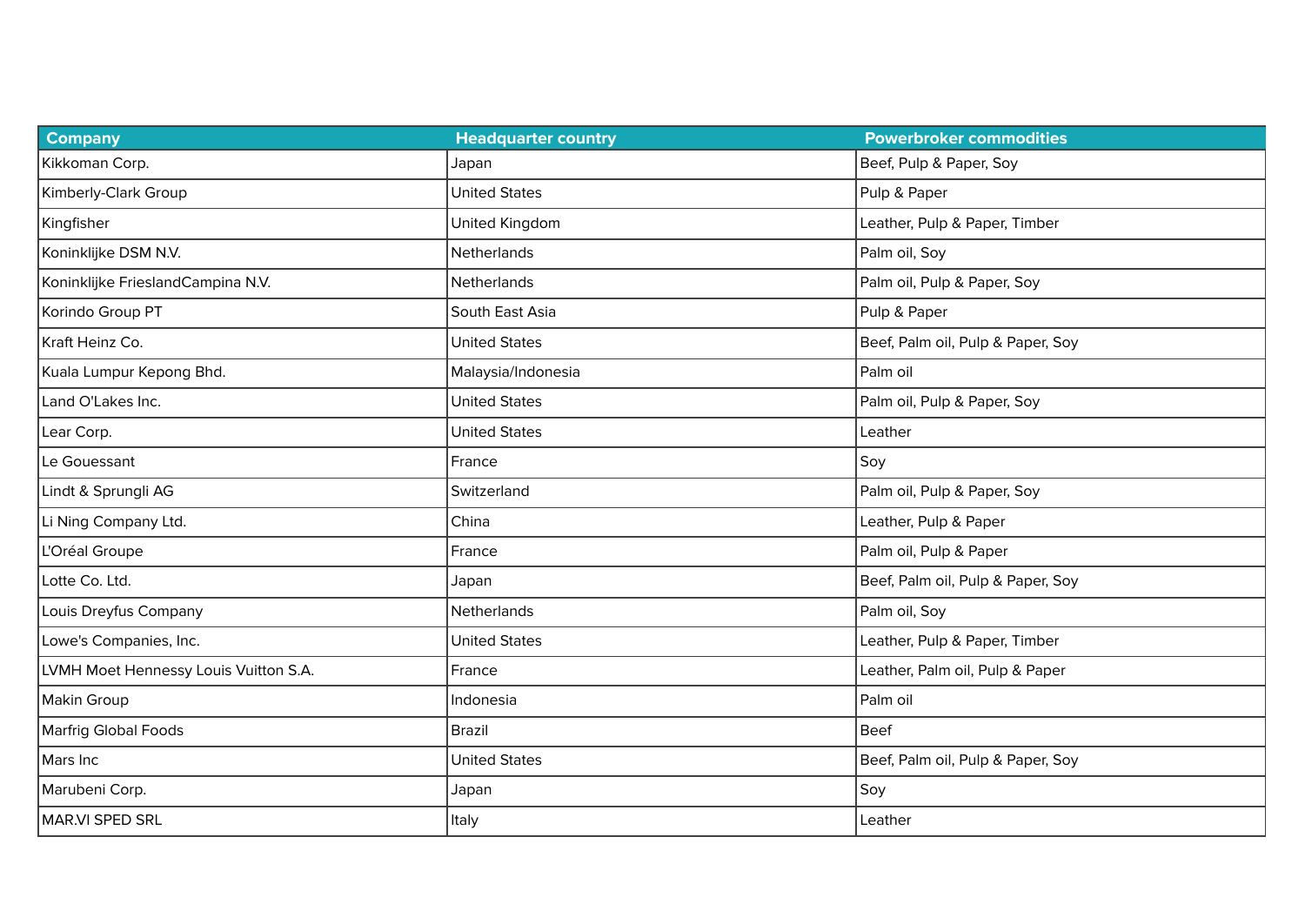| <b>Company</b>                      | <b>Headquarter country</b> | <b>Powerbroker commodities</b>    |
|-------------------------------------|----------------------------|-----------------------------------|
| Matte Group                         | Chile                      | Pulp & Paper                      |
| Maxingvest AG                       | Germany                    | Palm oil, Pulp & Paper            |
| <b>McDonald's Corporation</b>       | <b>United States</b>       | Beef, Palm oil, Pulp & Paper, Soy |
| Meiji Holdings Co. Ltd.             | Japan                      | Palm oil, Pulp & Paper, Soy       |
| Mercúrio Alimentos S/A              | Paraguay                   | Beef, Palm oil, Soy               |
| Metro AG                            | Germany                    | Beef, Palm oil, Pulp & Paper, Soy |
| Mewah International Inc.            | Singapore                  | Palm oil                          |
| Minerva S.A.                        | Brazil                     | Beef, Leather                     |
| Mitsubishi Corp.                    | Japan                      | Soy                               |
| Mitsui & Co. Ltd                    | Japan                      | Soy                               |
| Mizkan Holdings                     | Japan                      | Beef, Palm oil, Pulp & Paper, Soy |
| Mondelez International Inc          | <b>United States</b>       | Palm oil, Pulp & Paper, Soy       |
| Mondi Group                         | Global                     | Pulp & Paper                      |
| MRV Engenharia e Participacoes S.A. | <b>Brazil</b>              | Timber                            |
| <b>Musim Mas</b>                    | Indonesia                  | Palm oil                          |
| Natura&Co                           | Brazil                     | Palm oil, Pulp & Paper            |
| Natuzzi                             | Italy                      | Leather, Pulp & Paper, Timber     |
| Neste Corp.                         | Finland                    | Palm oil, Soy                     |
| Nestlé S.A.                         | Switzerland                | Palm oil, Pulp & Paper, Soy       |
| New Balance Athletic Shoe Inc.      | <b>United States</b>       | Leather, Pulp & Paper             |
| New Hope Group                      | China                      | Palm oil, Soy                     |
| Nice Group                          | China                      | Palm oil, Pulp & Paper            |
| Nike Inc.                           | <b>United States</b>       | Leather, Pulp & Paper             |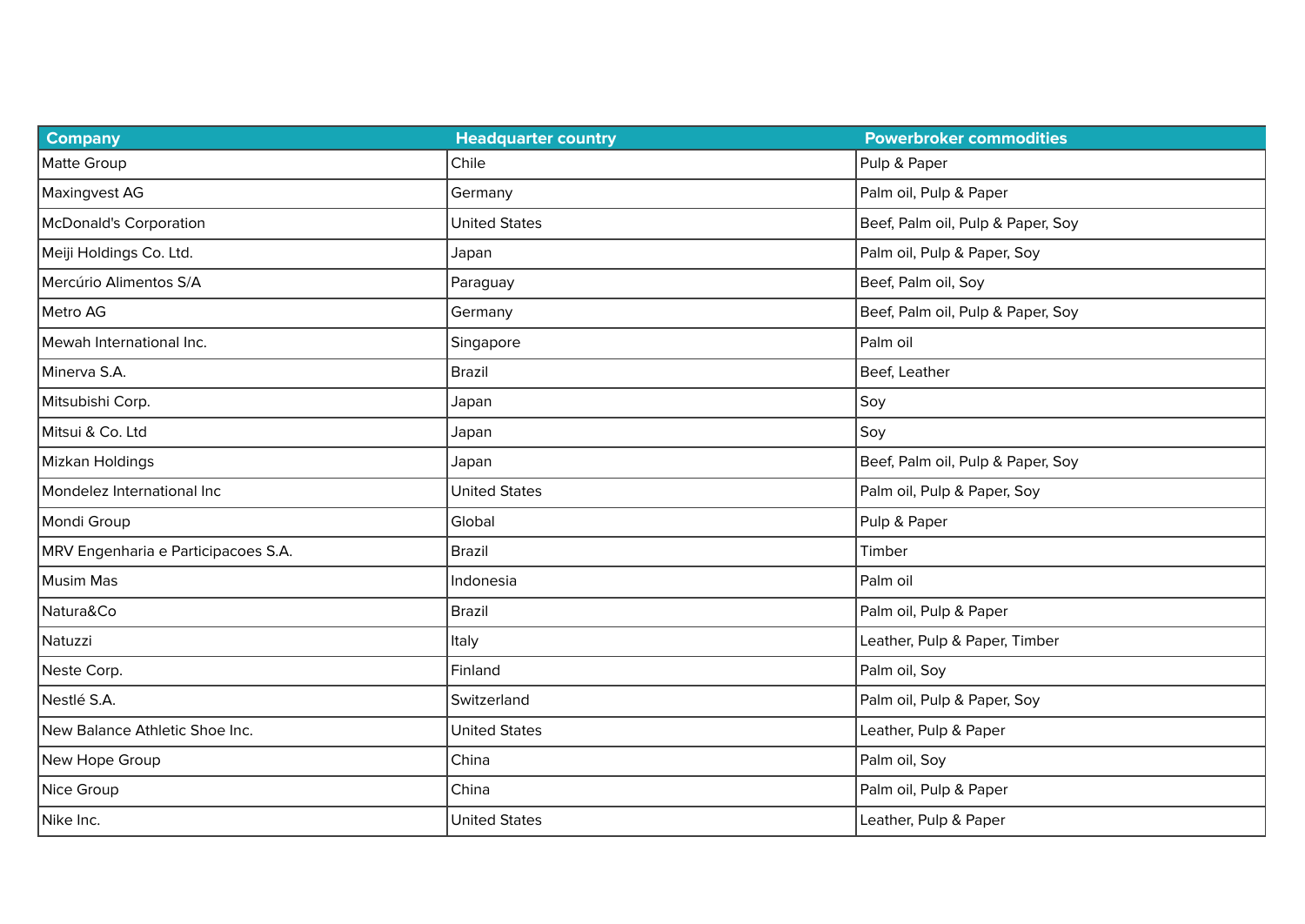| <b>Company</b>                   | <b>Headquarter country</b>                                              | <b>Powerbroker commodities</b>    |
|----------------------------------|-------------------------------------------------------------------------|-----------------------------------|
| Nine Dragons Paper Holdings      | Hong Kong                                                               | Pulp & Paper                      |
| Nippon Paper Industries Co. Ltd. | Japan                                                                   | Pulp & Paper                      |
| Nisshin OilliO Group Ltd.        | Japan                                                                   | Palm oil                          |
| Nitori Holdings Co. Ltd.         | Tokyo                                                                   | Leather, Pulp & Paper, Timber     |
| Nomad Foods Ltd                  | United Kingdom                                                          | Beef, Palm oil, Pulp & Paper, Soy |
| NordSud Timber                   | Liechtenstein                                                           | Timber                            |
| Oetker-Gruppe                    | Germany                                                                 | Beef, Palm oil, Pulp & Paper, Soy |
| Offal Exp S.A.                   | Argentina                                                               | <b>Beef</b>                       |
| Oji Holdings Corp                | Australia, Brazil, China, Indonesia, Japan, New Zealand and<br>Vietnam. | Pulp & Paper                      |
| Olam International               | Singapore                                                               | Soy, Timber                       |
| Orkla Group                      | Norway                                                                  | Palm oil, Pulp & Paper, Soy       |
| Parker-Migliorini International  | Switzerland                                                             | <b>Beef</b>                       |
| Patanjali Ayurved                | India                                                                   | Pulp & Paper, Soy                 |
| Pentland Group                   | <b>United States</b>                                                    | Leather, Pulp & Paper             |
| PepsiCo Inc                      | <b>United States</b>                                                    | Palm oil, Pulp & Paper, Soy       |
| Perez Companc Family Group       | Argentina                                                               | Soy                               |
| Perkebunan Nusantara             | Indonesia                                                               | Palm oil                          |
| Permata Hijau Group              | Indonesia                                                               | Palm oil                          |
| Pertamina Persero PT             | Indonesia                                                               | Palm oil                          |
| Perum Perhutani                  | Indonesia                                                               | Timber                            |
| PHW Group                        | Germany                                                                 | Palm oil, Soy                     |
| Plukon Food Group                | Netherlands                                                             | Pulp & Paper, Soy                 |
| Pou chen                         | Taiwan                                                                  | Leather, Pulp & Paper             |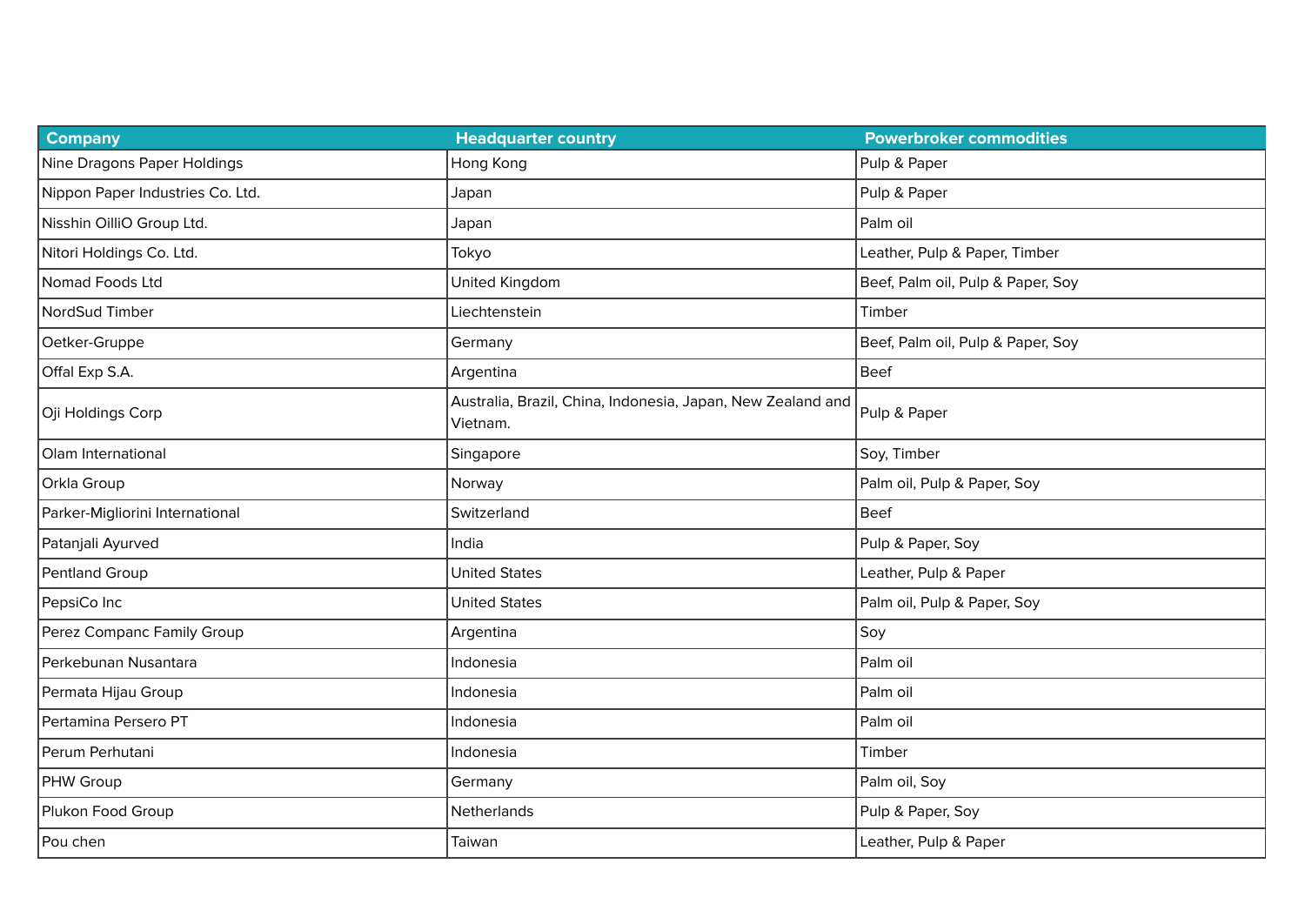| <b>Company</b>                                 | <b>Headquarter country</b>                                                                                                          | <b>Powerbroker commodities</b>    |
|------------------------------------------------|-------------------------------------------------------------------------------------------------------------------------------------|-----------------------------------|
| Prada SpA                                      | Italy                                                                                                                               | Leather, Pulp & Paper             |
| Precious Woods Holding AG                      | Switzerland                                                                                                                         | Timber                            |
| Procter & Gamble Co, The                       | <b>United States</b>                                                                                                                | Palm oil, Pulp & Paper            |
| PT Astra International TBK                     | Indonesia                                                                                                                           | Palm oil                          |
| PT Rajawali Corp.                              | Indonesia                                                                                                                           | Palm oil                          |
| Reckitt Benckiser Group PLC                    | United Kingdom                                                                                                                      | Palm oil, Pulp & Paper            |
| <b>RELX Group</b>                              | United Kingdom                                                                                                                      | Pulp & Paper                      |
| Restaurant Brands International Inc            | <b>United States</b>                                                                                                                | Beef, Palm oil, Pulp & Paper, Soy |
| <b>REWE Group</b>                              | Germany                                                                                                                             | Beef, Palm oil, Pulp & Paper, Soy |
| Rezervnaja Prodovol'stvennaja Kompanija TD ZAO | Russia                                                                                                                              | <b>Beef</b>                       |
| Rimbunan Hijau Group                           | Papua New Guinea, Malaysia (Sarawak), Indonesia, Russia,<br>British Guyana, Equatorial Guinea, Gabon, China, Russia,<br>New Zealand | Timber                            |
| Rioverde OOO                                   | Russia                                                                                                                              | Beef                              |
| Rougier SA                                     | France                                                                                                                              | Timber                            |
| Royal Dutch Shell                              | Netherlands                                                                                                                         | Palm oil, Soy                     |
| Royal Golden Eagle                             | Singapore                                                                                                                           | Palm oil, Pulp & Paper, Soy       |
| Sadesa                                         | Argentina                                                                                                                           | Leather                           |
| Saint Gobain S.A.                              | France                                                                                                                              | Timber                            |
| Salim Group                                    | Indonesia                                                                                                                           | Palm oil                          |
| Samko Timber Ltd.                              | Singapore                                                                                                                           | Timber                            |
| Samling Group                                  | Malaysia                                                                                                                            | Palm oil, Timber                  |
| Sampoerna Agri Resources Pte. Ltd              | Indonesia                                                                                                                           | Palm oil                          |
| Samsonite International S.A.                   | Hong Kong                                                                                                                           | Leather, Pulp & Paper             |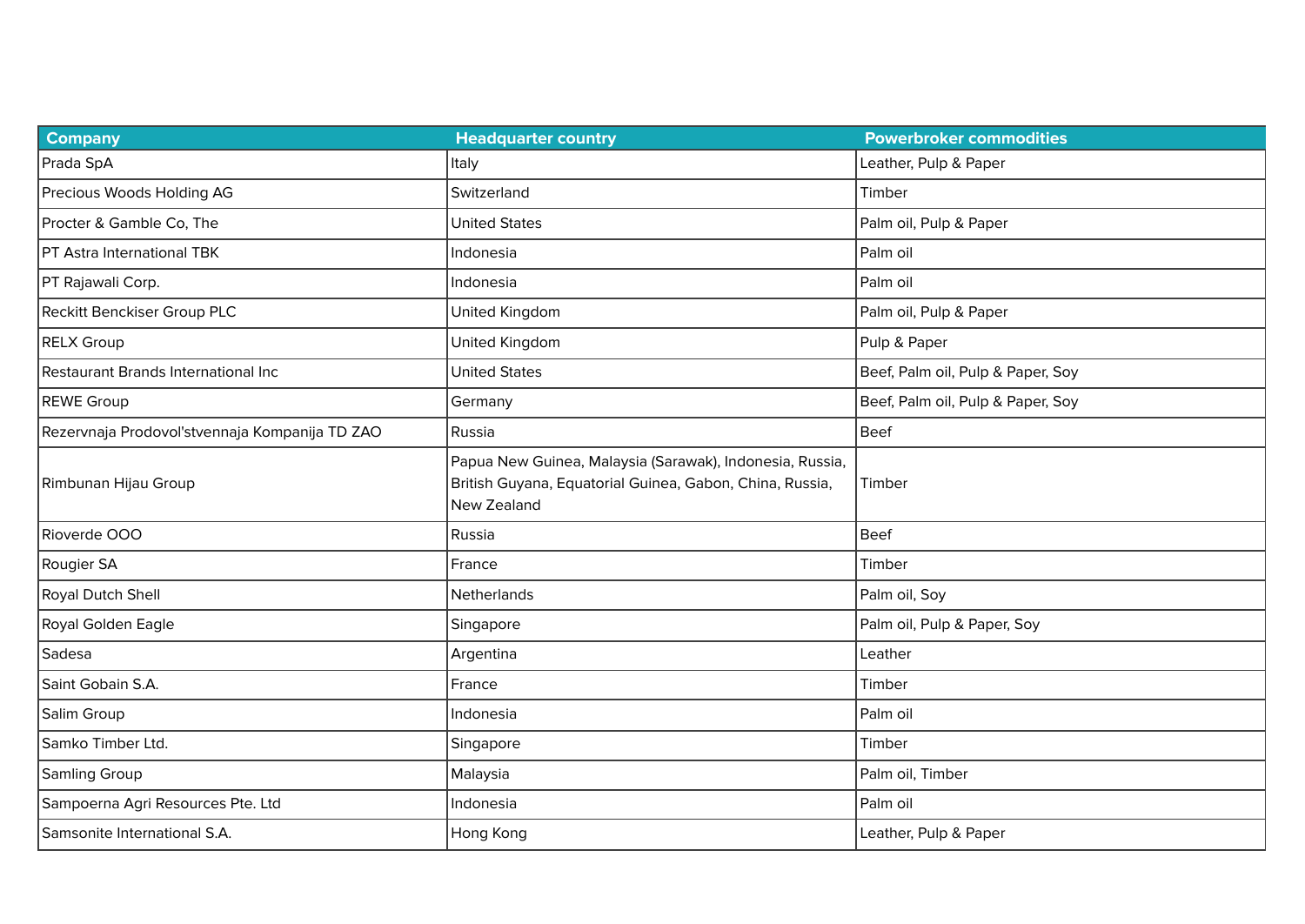| <b>Company</b>                                               | <b>Headquarter country</b> | <b>Powerbroker commodities</b>    |
|--------------------------------------------------------------|----------------------------|-----------------------------------|
| Schwarz Group                                                | Germany                    | Beef, Palm oil, Pulp & Paper, Soy |
| SC Johnson & Son Inc                                         | <b>United States</b>       | Palm oil, Pulp & Paper            |
| Sekisui House Ltd.                                           | Japan                      | Timber                            |
| Seven & I Holdings Co Ltd                                    | Japan                      | Beef, Palm oil, Pulp & Paper, Soy |
| Shandong Chenming Paper Holdings Co.ltd.                     | China                      | Pulp & Paper                      |
| Shanghai Construction Group                                  | China                      | Timber                            |
| Shiseido Co. Ltd.                                            | Japan                      | Palm oil, Pulp & Paper            |
| Shuangbaotai Group (Twins Group)                             | China                      | Palm oil, Soy                     |
| SHV holdings                                                 | Netherlands                | Palm oil, Soy                     |
| SIFCA Group                                                  | Nigeria                    | Palm oil                          |
| Sime Darby Bhd.                                              | Malaysia                   | Palm oil                          |
| Sinar Mas Group Co. Ltd.                                     | Indonesia                  | Palm oil, Pulp & Paper, Soy       |
| Sinograin                                                    | China                      | Soy                               |
| Sipef Group                                                  | Belgium                    | Palm oil                          |
| Skechers USA Inc.                                            | <b>United States</b>       | Leather, Pulp & Paper             |
| Socfin Group                                                 | Multiple                   | Palm oil                          |
| Sociedad Cooperativa Colonizadora Chortitzer Komitee<br>Ltda | Paraguay                   | <b>Beef</b>                       |
| Sodrugestvo Group S.A                                        | <b>Brazil</b>              | Soy                               |
| Soyuz Corporation                                            | Russia                     | Palm oil                          |
| Staples inc.                                                 | <b>United States</b>       | Pulp & Paper, Timber              |
| Starbucks Corp.                                              | <b>United States</b>       | Palm oil, Pulp & Paper, Soy       |
| Stora Enso                                                   | Finland                    | Pulp & Paper                      |
| Strong OOO                                                   | Russia                     | Beef                              |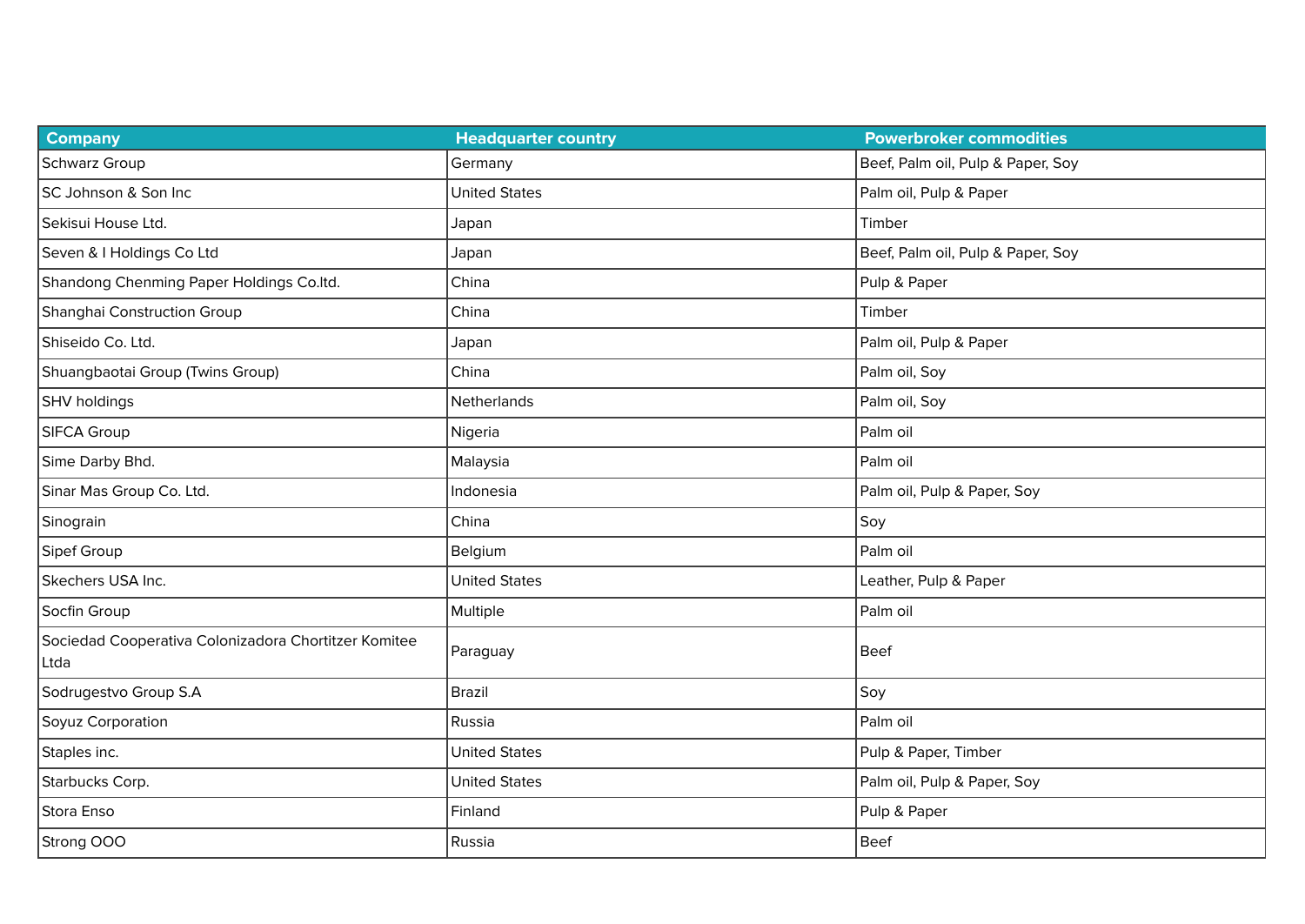| <b>Company</b>                  | <b>Headquarter country</b>    | <b>Powerbroker commodities</b>               |
|---------------------------------|-------------------------------|----------------------------------------------|
| Suguna Foods                    | India                         | Palm oil, Pulp & Paper, Soy                  |
| Sumitomo Forestry               | Japan                         | Timber                                       |
| Suzano SA                       | Brazil                        | Pulp & Paper                                 |
| <b>Sysco Corporation</b>        | <b>United States</b>          | Beef, Palm oil, Pulp & Paper, Soy            |
| Tangrenshen Group (TRS)         | China                         | Palm oil, Soy                                |
| Tangshan sanyou                 | China                         | Pulp & Paper                                 |
| Tapestry                        | <b>United States</b>          | Leather, Pulp & Paper                        |
| <b>Target Corp</b>              | <b>United States</b>          | Leather, Palm oil, Pulp & Paper, Soy, Timber |
| <b>Tesco PLC</b>                | United Kingdom                | Beef, Palm oil, Pulp & Paper, Soy            |
| <b>Tetra Laval</b>              | Switzerland                   | Pulp & Paper                                 |
| The Home Depot                  | <b>United States</b>          | Leather, Pulp & Paper, Timber                |
| The Kroger Co.                  | <b>United States</b>          | Beef, Palm oil, Pulp & Paper, Soy            |
| The Woodbridge Company Ltd      | Canada                        | Pulp & Paper                                 |
| Tong Hong Tannery               | China                         | Leather                                      |
| <b>Total Enterprise Limited</b> | Brazil, Uruguay and Argentina | <b>Beef</b>                                  |
| Toyo Suisan Kaisha Ltd.         | Japan                         | Palm oil, Pulp & Paper, Soy                  |
| Toyota Group                    | Japan                         | Leather                                      |
| Tradewinds (M) Berhad           | Malaysia                      | Palm oil                                     |
| <b>Triputra Group</b>           | Indonesia                     | Palm oil                                     |
| Tyson Foods Inc.                | <b>United States</b>          | Beef, Palm oil, Soy                          |
| <b>Unicharm Corporation</b>     | Japan                         | Pulp & Paper                                 |
| Unifood Industrial Group        | China                         | Beef, Palm oil, Soy                          |
| Unigra                          | Italy                         | Palm oil                                     |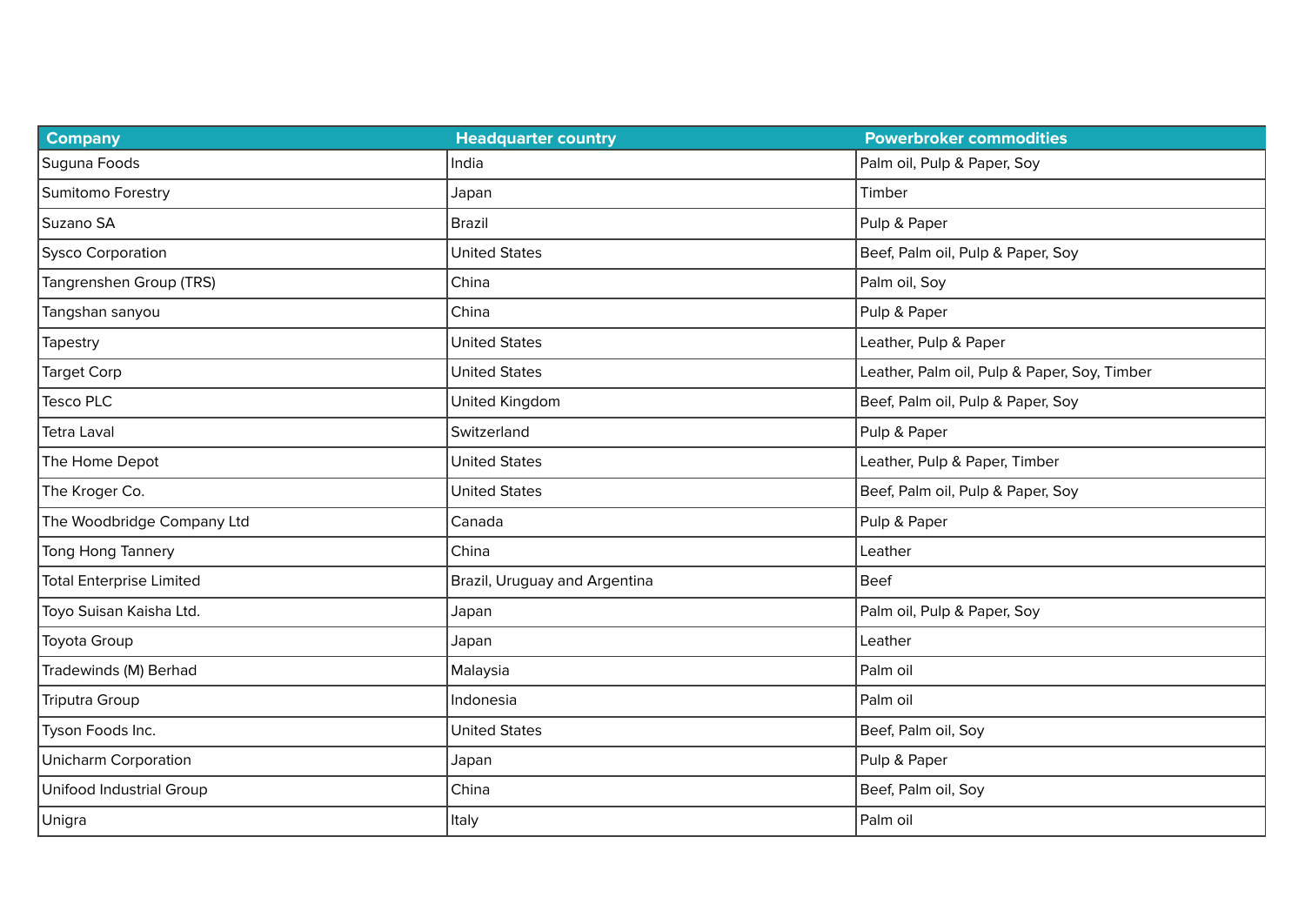| <b>Company</b>                                | <b>Headquarter country</b>                                          | <b>Powerbroker commodities</b>                     |
|-----------------------------------------------|---------------------------------------------------------------------|----------------------------------------------------|
| <b>Unilever PLC</b>                           | United Kingdom                                                      | Palm oil, Pulp & Paper, Soy                        |
| Uni-President Enterprises Corp.               | Taiwan                                                              | Palm oil, Pulp & Paper, Soy                        |
| Upfield Holdings BV                           | Netherlands                                                         | Palm oil, Soy                                      |
| <b>UPM</b>                                    | Finland                                                             | Pulp & Paper, Timber                               |
| Vancouros Indústria e Comércio de Couros LTDA | <b>Brazil</b>                                                       | Leather                                            |
| VF Corp.                                      | <b>United States</b>                                                | Leather, Pulp & Paper                              |
| Vicentin S.A.I.C.                             | Argentina                                                           | Soy                                                |
| Vicwood Group                                 | Cameroon, Republic of the Congo, China, Central African<br>Republic | Timber                                             |
| Viterra                                       | Netherlands                                                         | Soy                                                |
| <b>VW Group</b>                               | Germany                                                             | Leather                                            |
| <b>Walgreens Boots Alliance</b>               | <b>United States</b>                                                | Palm oil, Pulp & Paper, Soy                        |
| <b>Walmart Inc</b>                            | <b>United States</b>                                                | Beef, Leather, Palm oil, Pulp & Paper, Soy, Timber |
| Want Want                                     | Taiwan                                                              | Palm oil, Pulp & Paper, Soy                        |
| Weltra                                        | Italy                                                               | Leather                                            |
| Westrock                                      | <b>United States</b>                                                | Pulp & Paper                                       |
| WH Group                                      | Hong Kong                                                           | Beef, Palm oil, Pulp & Paper, Soy                  |
| Wilmar International Ltd                      | Singapore                                                           | Palm oil, Soy                                      |
| <b>Wings Corp</b>                             | Indonesia                                                           | Palm oil                                           |
| <b>WM Morrison Supermarkets PLC</b>           | United Kingdom                                                      | Beef, Palm oil, Pulp & Paper, Soy                  |
| X5 Group                                      | Russia                                                              | Beef, Palm oil, Pulp & Paper, Soy                  |
| Yakult Honsha Co. Ltd.                        | Japan                                                               | Palm oil, Pulp & Paper, Soy                        |
| Yamazaki Baking Co.                           | Japan                                                               | Palm oil, Pulp & Paper, Soy                        |
| Yihua Group                                   | China                                                               | Leather, Pulp & Paper, Timber                      |